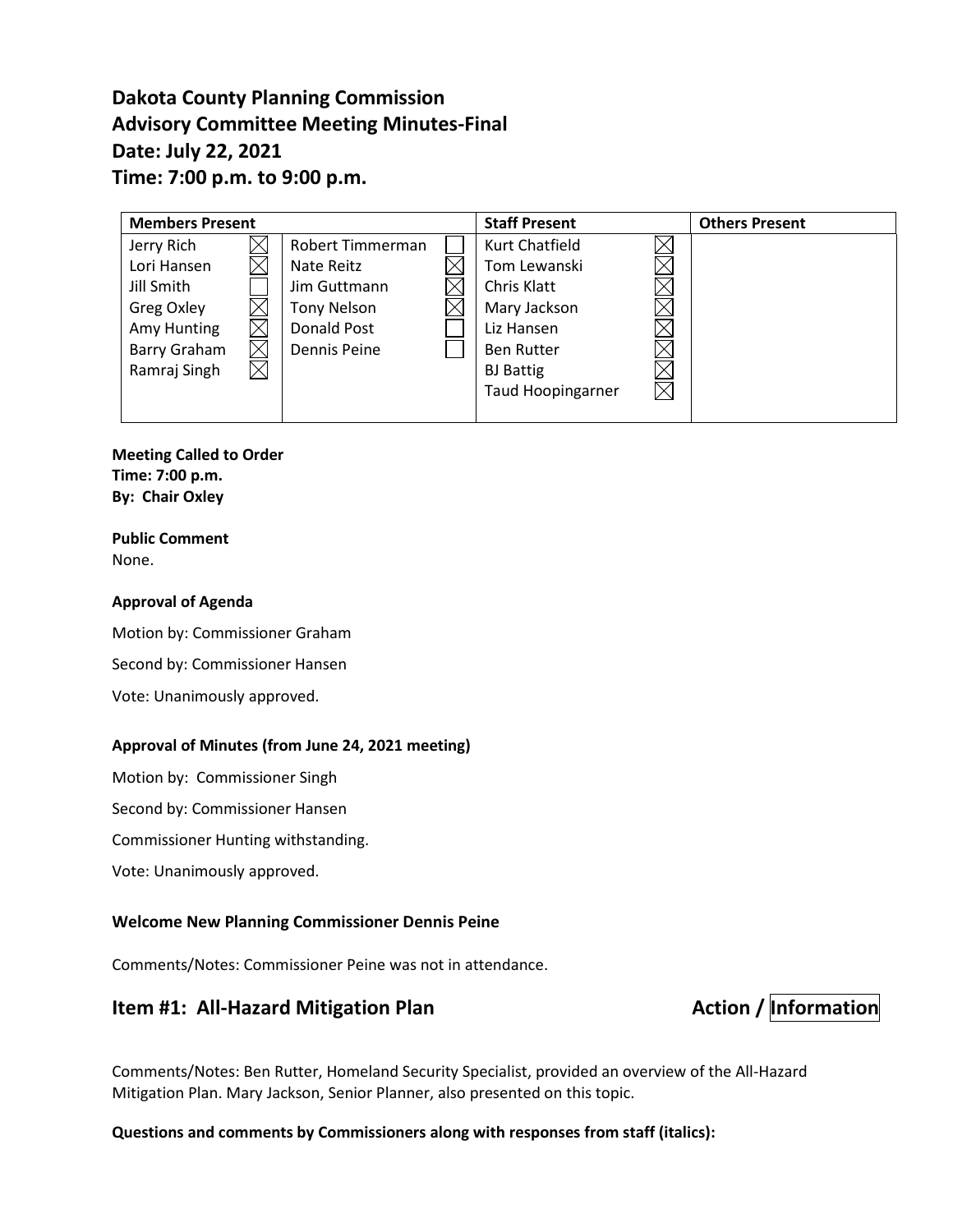The Planning Commission discussed the overlapping goals between the All-Hazard Management Plan and the Land Conservation Plan, including goals in both plans to reduce flooding and protect groundwater supplies.

The Planning Commission discussed the public participation process for the plan to date, noting that the surveys that have been conducted as part of the plan are not scientific and are also heavily influenced by the latest crisis, such as the current pandemic. *Staff agreed with this comment.*

A suggestion was made to prioritize risks in the All Hazard plan according to the probability of threat and estimated danger to numbers of people and damage to property once the threat emerges, similar to a method used by the U.S. Military. *Staff expressed interest in this method and committed to following up on the suggestion.*

The Planning Commission discussed that the All-Hazard Plan needs to be updated on a regular basis in response to new threats as they become known. *Staff responded that the Federal Emergency Management Agency requires that these plans be updated every five years consistent with this reason.*

It was noted that Goal #4 of the plan addresses reinforcing facilities but maybe should be expanded to include protecting the County's physical data records as well. *Staff suggested that the plan be amended to address physical records.*

The Planning Commission discussed the new hazard of civil unrest. A suggestion was made to preemptively engage religious leaders prior to address civil unrest. Communication with religious leaders and places of worship may be tools to diffuse civil unrest. A related comment was to work with school service officers. *Staff agreed with the Planning Commission's comments.*

# **Item #2: North Creek and Lake Marion Greenway Natural Resource Management Plans Plans Plans Plans** *Plans Plans Plans Action / Information*

Comments/Notes: Chris Klatt, Parks Natural Resource Specialist, provided an overview of the approach to prepare new Natural Resource Management Plans for both the North Creek and Lake Marion Greenway corridors.

#### **Questions and comments by Commissioners along with responses from staff (italics):**

The Planning Commission discussed the relationship between the new Natural Resource Management Plans and the existing Master Plans for the two greenways. A comment was made that the new natural resource management plans should be used to inform and refine the trail alignments in the adopted master plans. *Staff responded in agreement with the comment and stated the importance of natural resource restoration as part of the County's larger greenway vision.*

A question was raised about whether the specific strategy to restore pollinator plantings addresses other natural resource goals, such as improving water quality. *Staff responded that in most cases, the practice of restoring native grasses to pollinator habitat accomplishes other natural resource goals, but that other land restoration methods will also be considered within the plans depending on the specifics of individual locations.*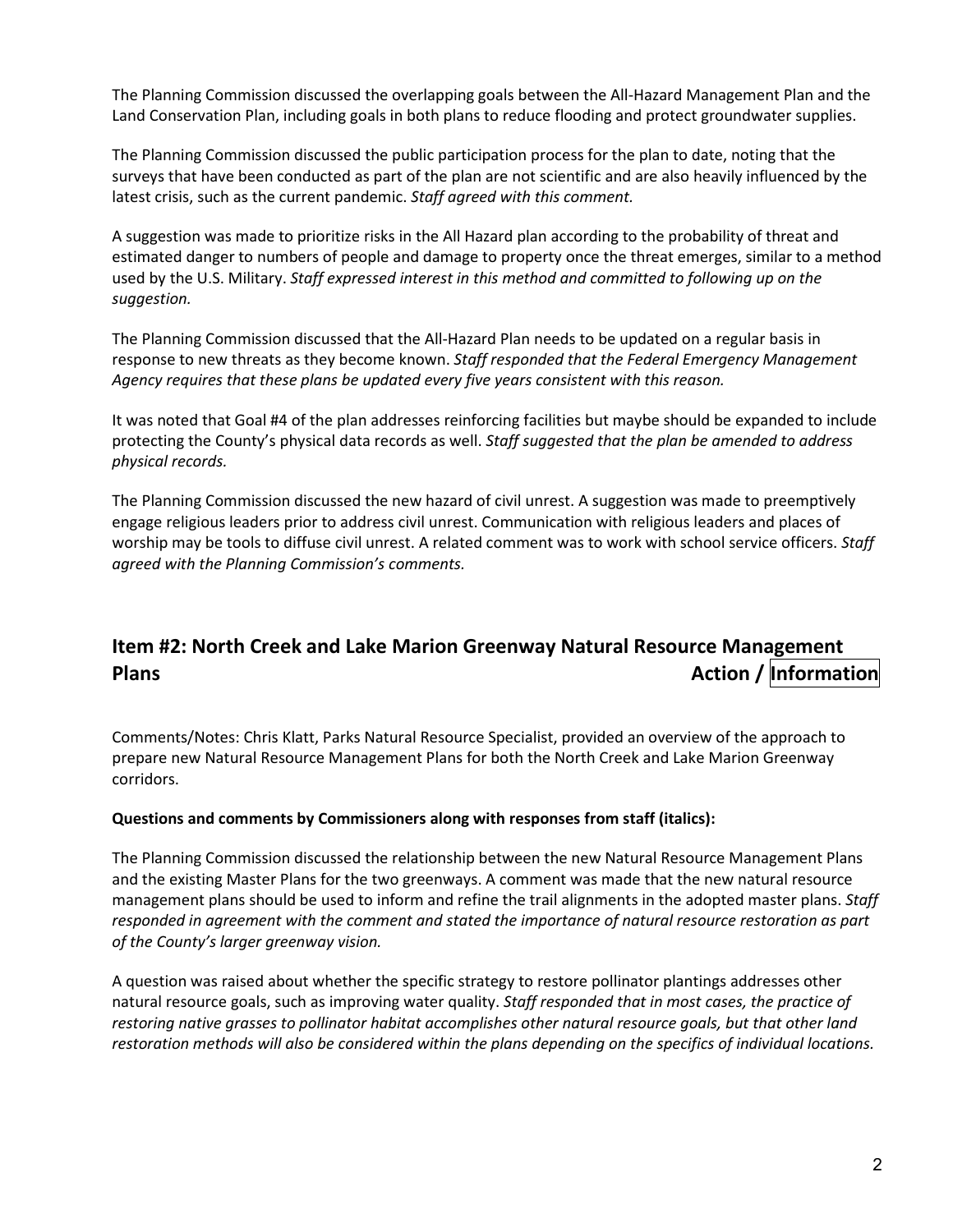## **Item #3: Land Conservation Plan Evaluation Criteria Review & Comment**

Comments/Notes: Al Singer, Land Conservation Manager, provided an overview of the draft Land Conservation Plan Program Criteria and responded to questions.

#### **Questions and comments by Commissioners along with responses from staff (italics):**

The topic of overlapping goals between the Land Conservation Plan and the All Hazard Plan was discussed, along with a question about whether mitigating flood damage was intentional in this plan. *Staff responded that yes, there was intent on keeping water on the landscape and slow water down through land conservation and wetland restoration. One complicating factor is knowing the location of existing drain tile, which accelerates runoff from agricultural fields.*

Several refinements to the scoring system were suggested by Planning Commissioners regarding proximity to underserved populations and also for the category of public access. An error in the scoring system was also noted. *Staff stated that changes to the scoring system would be made based on the comments received.*

The topic of whether all township officials support the plan was raised, especially for townships that have extensive Conservation Focus Areas (CFAs). *Staff responded that the CFAs boundaries in the plan were modified in some townships to address their concerns prior to adoption of the plan.*

There was discussion regarding how city restoration projects will be prioritized. A suggestion was made to use the land protection criteria to prioritize city restoration projects if funding is in short supply.

A question was asked about whether tribal representatives have been engaged in the scoring process? *Staff responded that tribal representatives had not been engaged, although it is anticipated that they would typically support the conservation goals and areas within the plan. Dakota County staff have worked closely with Tribal Preservation Officers on land preservation and site-specific restoration projects, the most recent being the effort to restore and interpret the Native American significance of the Pilot Knob.*

The Planning Commission and staff discussed some of the challenges of implementing the program, such as the lengthy and expensive property appraisal process and the requirements placed on projects by funding partners. Several suggestions were made to streamline processes and implement the plan.